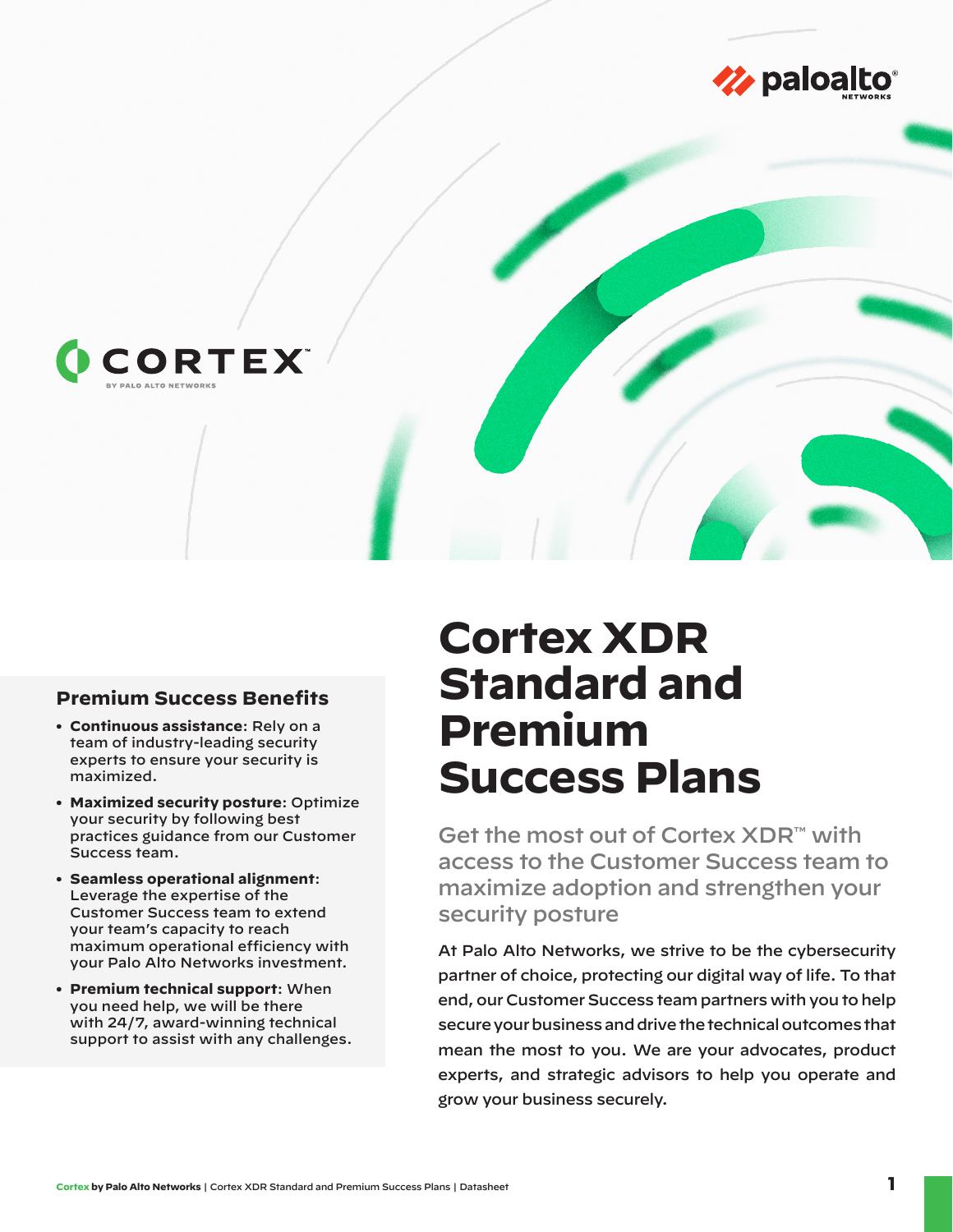## **Success Plans**

Success is a partnership. That's why every customer gets a Standard Success plan that includes online support and training. The recommended Premium Success plan gives you access to Customer Success experts who will orchestrate and tailor your strategy to ensure you get the most out of your Cortex XDR investment. Whether through conducting regular executive business reviews or ensuring you follow best practices, the Customer Success team will continuously assist you in optimizing your security posture.

**Standard Success**, included with every Cortex XDR subscription, makes it easy for you to get started. You'll have access to self-guided materials and online support tools to get you up and running quickly.

**Premium Success**, the recommended plan, guides your entire Cortex XDR implementation to enable fast, easy deployment and adoption of product capabilities. The Customer Success team will give you a personalized experience to help you realize an optimal return on investment (ROI). Our 24/7 technical phone support will help solve any challenges you come across.

**Premium**

|                                    |                                                                                                                                                  | -<br><b>Success</b>               | <b>Success</b>                           |
|------------------------------------|--------------------------------------------------------------------------------------------------------------------------------------------------|-----------------------------------|------------------------------------------|
|                                    | Value summary                                                                                                                                    | Online experience<br>Self-service | CS team access<br>24/7 telephone support |
| Onboarding<br>Assistance*          | Customer journey kickoff<br>Configuration review<br>Onboarding guidance                                                                          |                                   |                                          |
| Knowledge<br><b>Transfer</b>       | <b>Access to LIVEcommunity</b><br>Access to KB and online documentation<br>Access to free online training videos<br>Knowledge transfer workshop* |                                   |                                          |
| Continuous<br>Guidance*            | Customized success plan<br>Best practices guidance<br>Review of new features and releases<br>Annual health check                                 |                                   |                                          |
| Operational<br>Excellence*         | Monitoring usage deviations<br>Periodic operational reviews<br>Change management and alignment                                                   |                                   |                                          |
| <b>Technical</b><br><b>Support</b> | Access to Customer Support Portal<br>24/7 telephone support                                                                                      |                                   |                                          |

\* For deployments that exceed 1,000 Cortex XDR agents.

**Figure 1:** Success Plan features comparison

## **Onboarding Assistance**

Our team will provide onboarding guidance and oversight to help expedite your setup and initial configuration as you deploy Cortex XDR across your organization.

| <b>Table 1: Onboarding Assistance</b> |                 |         |  |
|---------------------------------------|-----------------|---------|--|
| <b>Description</b>                    | <b>Standard</b> | Premium |  |
| Customer journey kickoff              |                 |         |  |
| Configuration review                  |                 | ٠       |  |
| Onboarding guidance                   |                 | ٠       |  |

Note: Available when your deployment exceeds 1,000 Cortex XDR agents.

## **Knowledge Transfer**

**Standard**

We believe the most successful organizations have a deep understanding of the products they use. Our Customer Success plan includes key knowledge transfer and training options to best take advantage of Cortex XDR. You can use the Palo Alto Networks Learning Center to access digital learning. In addition, Premium Success offers short, customized sessions to educate your team on the key features and configuration best practices for Cortex XDR.

| <b>Table 2: Knowledge Transfer</b>                   |                 |                |  |
|------------------------------------------------------|-----------------|----------------|--|
| <b>Description</b>                                   | <b>Standard</b> | <b>Premium</b> |  |
| Access to LIVE community                             | ٠               |                |  |
| Access to Knowledge Base and<br>online documentation |                 |                |  |
| Access to online training                            | ٠               |                |  |
| Knowledge transfer workshop*                         |                 |                |  |

\* Available when your deployment exceeds 1,000 Cortex XDR agents.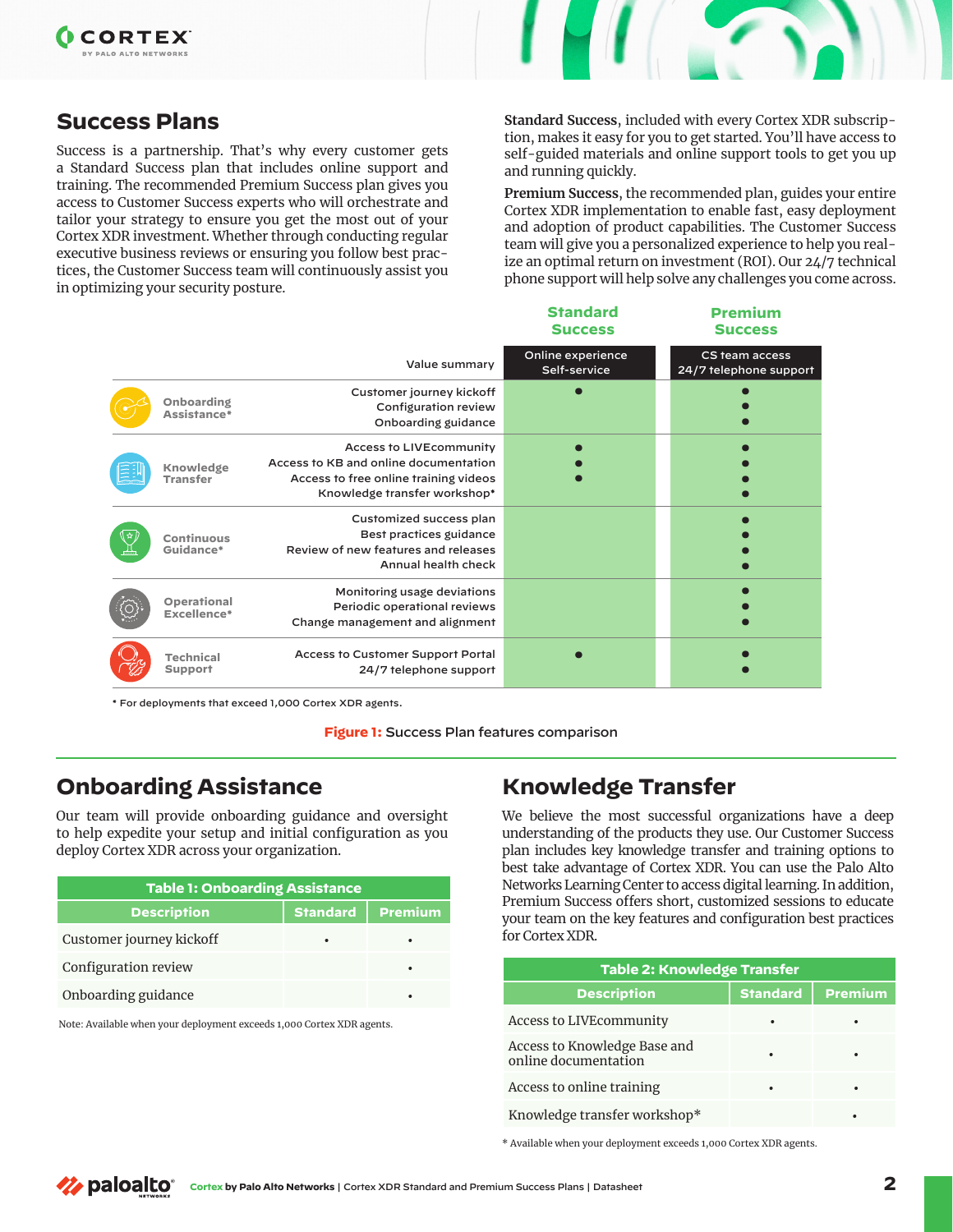



## **Continuous Guidance**

Premium Success gives you access to Customer Success managers and engineers who will coordinate and personalize your strategy to ensure your investment is protecting your business. Through tailored success planning, quarterly health checks, and other proactive measures, the Customer Success team focuses on giving you a personalized experience to help you realize optimal ROI.

| <b>Table 3: Continuous Guidance</b> |                 |                |  |
|-------------------------------------|-----------------|----------------|--|
| <b>Description</b>                  | <b>Standard</b> | <b>Premium</b> |  |
| Customized success plan             |                 |                |  |
| Best practices guidance             |                 |                |  |
| Review of new features and releases |                 |                |  |
| Annual health check                 |                 |                |  |

Note: Available when your deployment exceeds 1,000 Cortex XDR agents.

## **Operational Excellence**

We will help integrate Cortex XDR with operational workflows to ensure seamless alignment with your network and security infrastructure. Whether through quarterly health checks or regular operational reviews, the Palo Alto Networks Customer Success team will instill a high level of operational excellence to ensure you are getting the most out of your investment.

| <b>Table 4: Operational Excellence</b> |  |                    |  |
|----------------------------------------|--|--------------------|--|
| <b>Description</b>                     |  | Standard   Premium |  |
| Proactive usage monitoring             |  |                    |  |
| Periodic operational reviews           |  | ٠                  |  |
| <b>Executive business reviews</b>      |  |                    |  |

Note: Available when your deployment exceeds 1,000 Cortex XDR agents.

## **Technical Support**

Our award-winning support organization gives you timely access to technical experts and online resources to ensure your business is protected. We take our responsibility for your success seriously and continuously strive to deliver an exceptional customer experience. Our entire support organization is there to ensure maximum uptime and streamlined operations.

| <b>Table 5: Technical Support</b> |                    |  |  |
|-----------------------------------|--------------------|--|--|
| <b>Description</b>                | Standard   Premium |  |  |
| Access to Customer Support Portal | ٠                  |  |  |
| 24/7 telephone support            |                    |  |  |
|                                   |                    |  |  |

## **Support Response Times**

When you need help, we'll be there for you. Our timely, expert assistance helps keep your security up and running. Support response times for both Standard and Premium Success plans are based on incident severity.

| <b>Table 6: Support Response Time</b> |                                                                                                                                              |                 |                          |
|---------------------------------------|----------------------------------------------------------------------------------------------------------------------------------------------|-----------------|--------------------------|
| <b>Severity</b>                       | <b>Description</b>                                                                                                                           | <b>Standard</b> | <b>Premium</b>           |
| $\mathbf{1}$                          | Severe impact to your<br>production environ-<br>ment, such as loss of<br>production data or sys-<br>tem not functioning.                     | < 2 hours       | $<$ 1 hour               |
| $\mathcal{D}$                         | Software functioning,<br>but use in a produc-<br>tion environment is<br>severely reduced.                                                    | < 4 hours       | $\leq$ 2 hours           |
| 3                                     | Partial, non-critical<br>loss of use of software<br>in a production envi-<br>ronment, but you can<br>continue using it with<br>a workaround. | < 12 hours      | $<$ 4 hours              |
| 4                                     | General usage<br>question, reporting of<br>a documentation error,<br>or recommendations<br>for a product enhance-<br>ment or modification.   | < 48 hours      | < 8<br>business<br>hours |